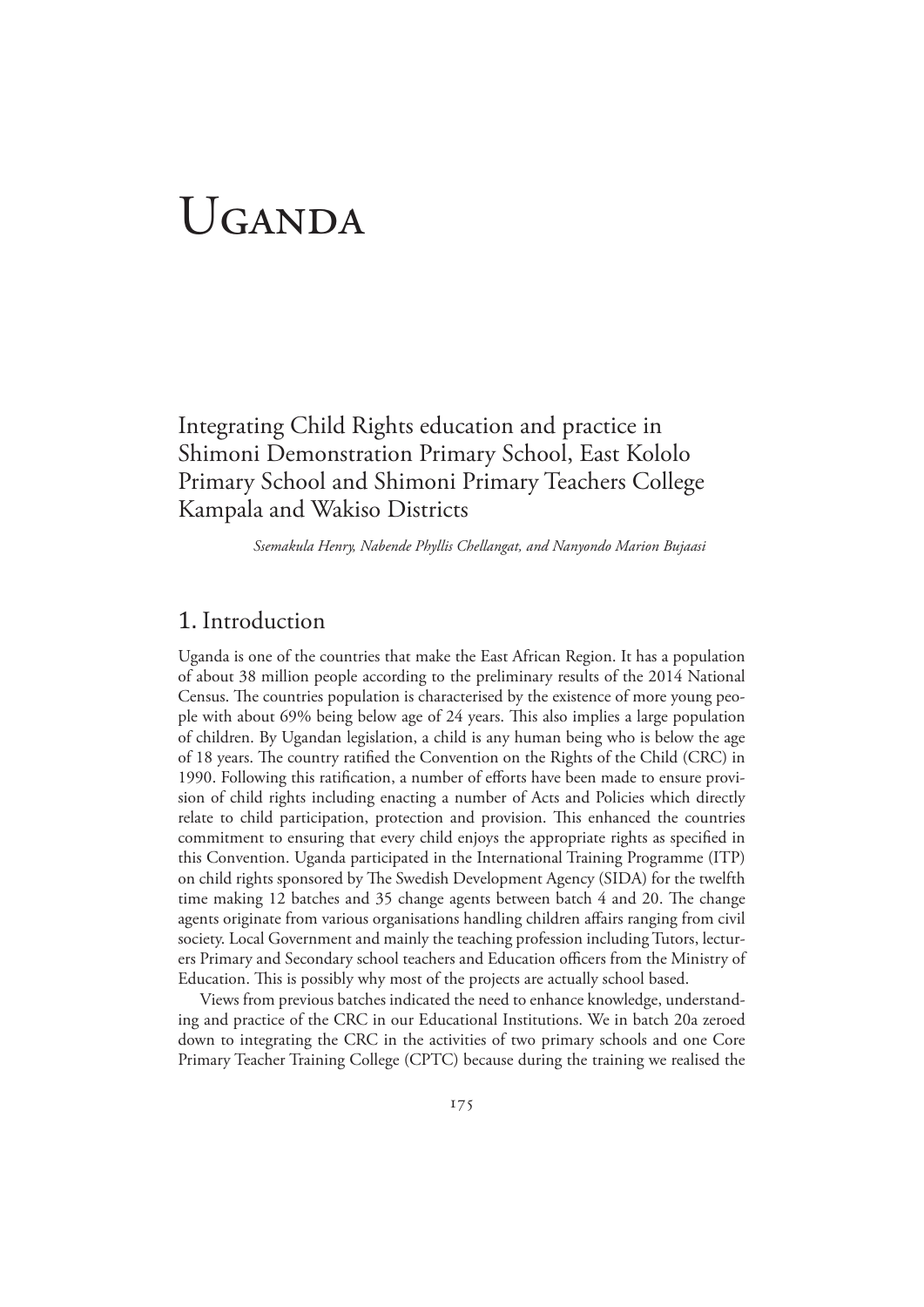need for more focus on this area. Many of our colleagues from other participating countries in our batch also encouraged us to go ahead.

 The term Integration in this case means inclusion of child rights education and practices in all curricular and co- curricular activities in the school. The intention is to ensure improved provision of children rights in the teaching learning environment with emphasis on child participation in all activities that affect them.

 The major outcomes expected included increased understanding of children rights by teachers and learners and increased practice of children rights in school. These were to be manifested through outputs such as increased knowledge of child rights among learners, teachers and parents as well as increased participation of learners in issues that affect them. A number of activities were carried out to this effect as indicated in this report.

## 2. Frame of reference

Although the CRC was ratified by our country Uganda, there are still a number of challenges/ obstacles in implementing child rights. For instance many children are still failing to go to school, high school dropout, many cannot easily access health services, there are isolated cases of child sacrifice, corporal punishments, child neglect and many other forms of child abuse still exist in the communities and educational institutions. A number of legal interventions have been made by government and the private sector to correct this situation. These include:

- The Convention on the Rights of the Child.
- Education For All goals
- The constitution of The Republic of Uganda 1995 :( article 30 and 34(2)) which confirm the right to education for all Ugandans including children.
- The Government White Paper on Education 1992.
- The Children's Act 2000.
- The National Council for Children Act which mandates the council to carry out all advocacy on child matters.
- The National Health Policy.
- The National Youth Policy.
- Prevention in Trafficking of Persons Act 2009.
- The Education Act (2008)
- Uganda Report on the implementation of the African Charter on the Rights of the Child by Ministry of Education and Sports 2007
- The Employment Act which prohibits hazardous work to children.
- The Local Government Act which provides for a post of secretary for children affairs at all levels of government.
- The Uganda National Orphans and Vulnerable Children Policy.
- The National Adolescent Policy.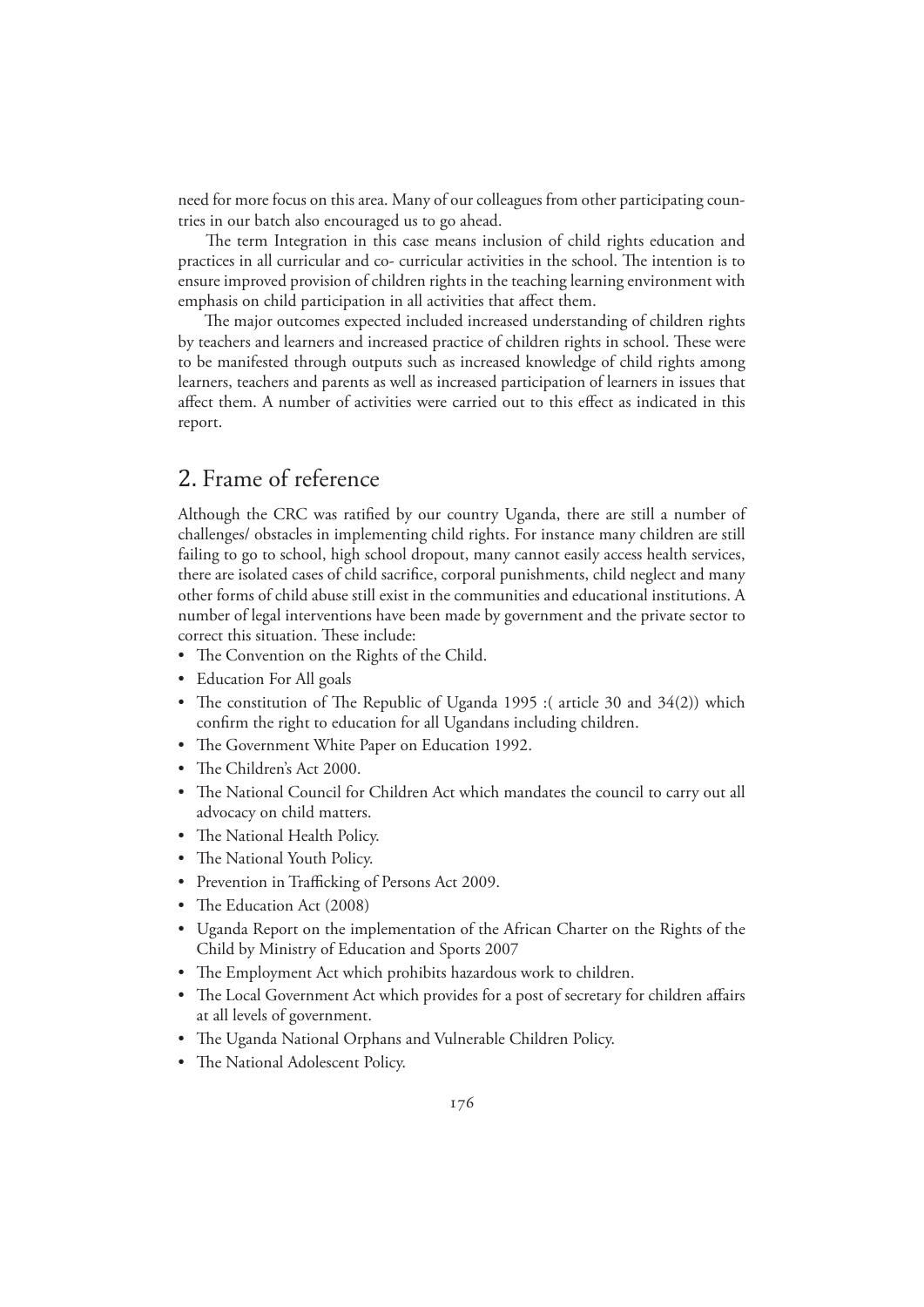- The Gender in Education Policy.
- Setting up of the Human Rights Commission.
- Other frameworks to support the CRC include the Universal Primary Education (UPE) Policy, Universal secondary Education (USE) Policy, the Universal Post O-Level Education and Training (UPOLET) Policy.
- CRC (ITP) reports made by previous batches.
- Reports on the Rights of a Child, prostitution, sale of children and child pornography
- NGO complementary reports on implementation of the CRC
- Police Probation Office, The child and family protection unit at police, guidelines for prevention and management of teenage unintended pregnancy and HIV and integration of CRC in the curriculum.

The CRC is summarised into three basic rights i.e. Provision, Protection and Participation. In recognition of the legal efforts above, both Uganda and development partners are commited to providing for the children e.g through Universal Primary education, Universal secondary Education, health facilities in every sub-county, a ban on corporal punishments, campaigns against child labour and inclusive education. Government is partnering with a number of development Agencies like UNICEF, SIDA, USAID, Save The Children International and local Non-Government Organisations (NGOs) such as ANPPCAN, AMREF, Reproductive Health Uganda, War Child and many others to ensure provision and respect of children rights.

In the area of protection, Uganda has been able to carry out massive immunisation against measles and polio, distribution of insect treated nets, provision of safe water,



Universal Primary Education (UPE) Class in progress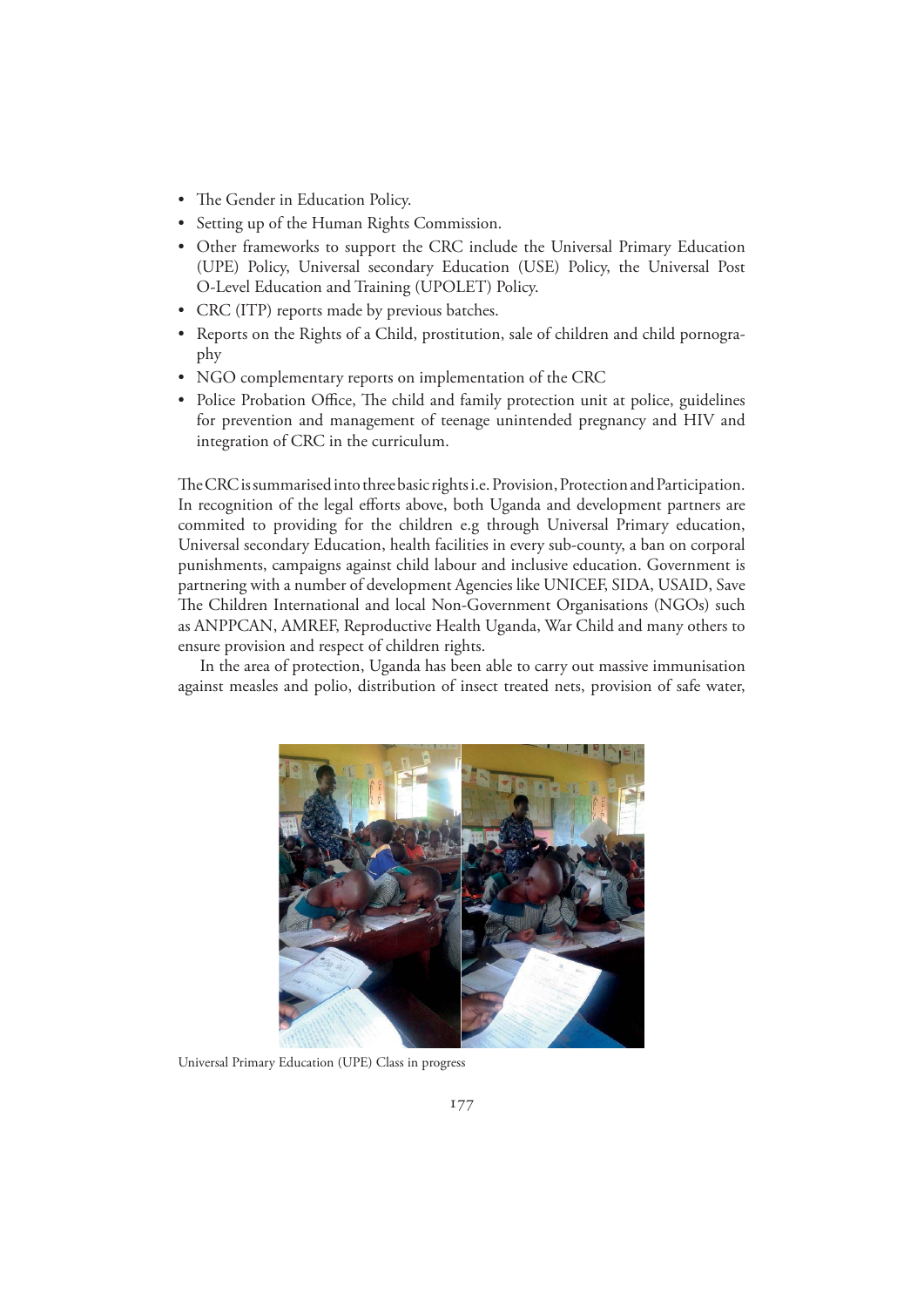children courts, pro bono services for abused children, counselling and judicial services for the vulnerable children, opening up baby care centres such as Sanyu Babies Home, rehabilitation centres e.g. Kampiringisa , youth friendly health services e.g. at Nagulu Teenage Centre and expansion of Educational and medical infrastructure. The country has also trained more teachers to provide the right to education.

As far as participation is concerned, schools are making effort to involve children in activities such as Music, Dance and Drama, debates, school assemblies and clubs like Scouts, Girl Guides, Straight Talk, Red Cross, SPEAR, PIASCY, Scripture Union, subject clubs and others. Student councils and prefects do exist in schools and are often involved in decision making. The area of sports has been strengthened so much that a number of games and sports competitions have been introduced in schools and communities.

Despite the above efforts, education of children is still constrained with high absenteeism of learners and teachers, inadequate instructional materials and violence against children in some institutions, negative attitude of teachers toward their profession and limited participation of children in their learning. It is against this background that members of batch 20 realised the need to enhance efforts with focus on integrating the ideals of the CRC in educational institutions but with emphasis on The Right to Participation.

## 3. Purpose

The purpose of this project was to ensure extensive understanding and practice of children's rights in the selected education institutions and to guide effective integration of these rights in the teaching/learning process and other school activities. The project was also to enhance participation of learners and other stake holders in programs that promote children rights.

#### **3.1 Target group**

The project targeted head-teachers, teachers/tutors, learners, parents, school management committees, the Principal of the teacher Training College in catchment area and education managers in Wakiso and Kampala districts. This was because these are directly involved in handling children on day to day basis and influencing Policies that affect children.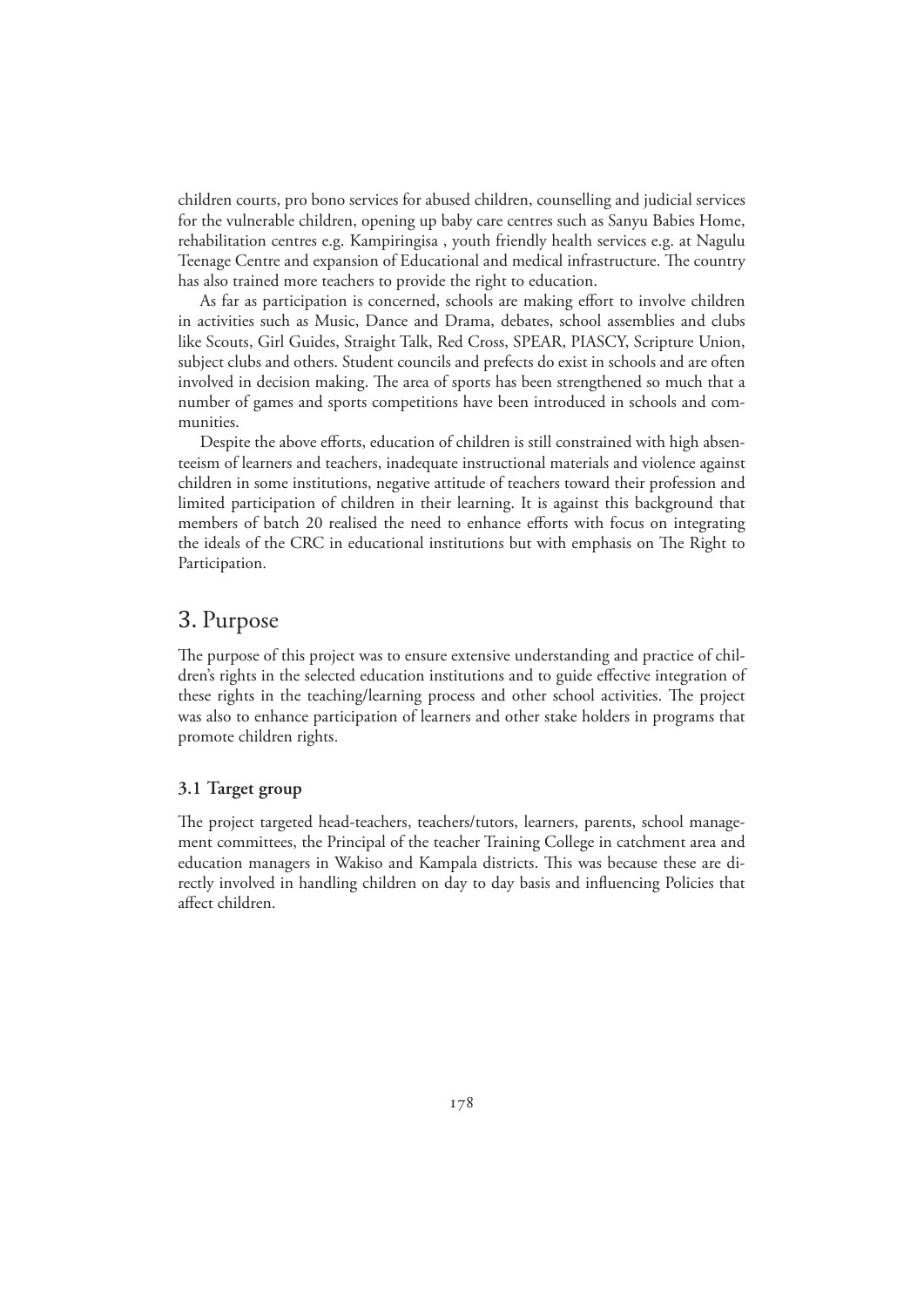## 4. Methodology

#### **4.1 Baseline Survey**

A baseline survey was carried out to establish the status of implementing CRC in the selected schools. Informal reports were indicating that the schools were already implementing aspects of the CRC. Four questionnaires were designed and administered to teachers, tutors, learners and teacher trainees to capture information on knowledge levels, attitudes and practices concerning children rights with focus on issues of protection, participation and provision in the selected schools. Key areas in the questionnaire included characteristics of children, timetable for teaching child rights, child involvement in making school rules and regulations, leadership, activities that promote child rights and knowledge of child rights.30 learners from primary 5 to primary 7 and 30 teacher trainees were selected from the participating schools to respond to the questionnaires under change agent supervision. 8 teachers out of 10 represented each primary school (i.e. Shimoni demonstration PS and East Kololo PS) and 8 tutors out of 25 represented the CPTC. Data collected from this methodology informed the activities that were implemented later.

#### **4.2. Meetings**

The first meeting held with Ministry of Education and Sports officials in the department of Teacher/Instructor Education and Training as well as the department of Basic Education to seek authority and approval of the project. The district Education officers of Wakiso and Kampala central Division were also visited for further endorsement and support of the project in the schools under their Jurisdiction. The change agents also met the Head teachers of the two selected primary schools and the principal of Shimoni Primary Teachers College and introduced the project to them. These gave the



Meeting the Uganda change agents and Agneta, the Mentor for Uganda.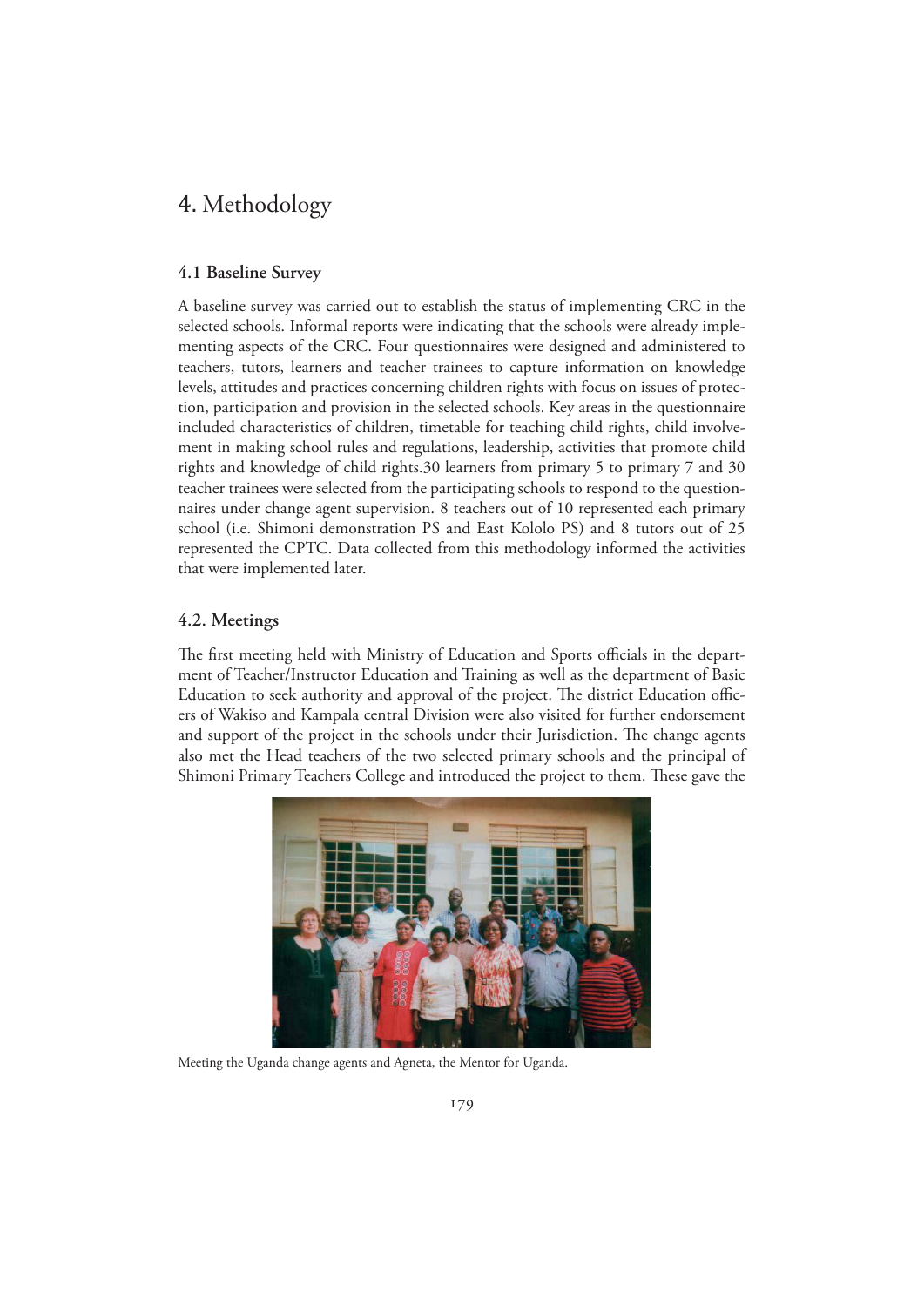change agents permission to operate in their institutions. The CRC network members for Uganda were often met for guidance on project implementation with the first meeting happening during the mentors visit to batch 18.

A number of other meetings with the individual teachers identified as the focal point persons for our project at these schools were also held. At Shimoni Core PTC the Deputy Principal was in charge, at East Kololo Primary School the Acting Deputy Head teacher was always our entry point and at Shimoni Demonstration primary school, the teacher in charge of Music Dance and Drama was in charge.

#### **4.3. Training and sensitization workshops**

Two training and sensitization workshops were held on Friday 19<sup>th</sup> September 2014 for teachers of Shimoni and East Kololo Primary Schools and on Monday 20<sup>th</sup> October 2014 for Tutors and teacher trainees at Shimoni PTC. The focus of these workshops was on incorporation of CRC in the teaching and learning process. A number of topics were handled including the meaning of children rights, child rights abuse, perpetrators of child abuse, rewards for positive behaviour, principals of positive behaviour, alternatives to corporal punishment, learner centred teaching methodologies and child friendly school.

#### **4.4. Focus Group Discussions**

Three Focus Group Discussions were held with randomly selected groups of 8 learners each from Shimoni Primary school, East Kololo primary school and Shimoni PTC. These helped to highlight a number of children rights concerns in the respective schools.

#### *4.4.1 Analysis of the methodology*

The baseline survey questionnaire targeted 30 learners, 8 teachers and students from each of the 3 schools.

#### 4.4.1.1

The baseline survey questionnaire for primary school learners revealed that 65% of them understood the meaning of human rights, 60% understood what children's rights were, 85% accepted having been regularly taught about child rights and 97% listed 3 examples of child rights correctly. 70% acknowledged their involvement in decision making especially on selection of student leaders and making school rules and regulations. 72% agreed that their teachers respect children rights.

The most common problems listed by learners from the two primary schools while at school were punishment for late coming, fights among themselves, thirst, over beating by teachers, lack of scholastic materials, verbal insult from teachers, language barrier, overcrowding in class, forced morning preps, inadequate school meals and slaps from teachers.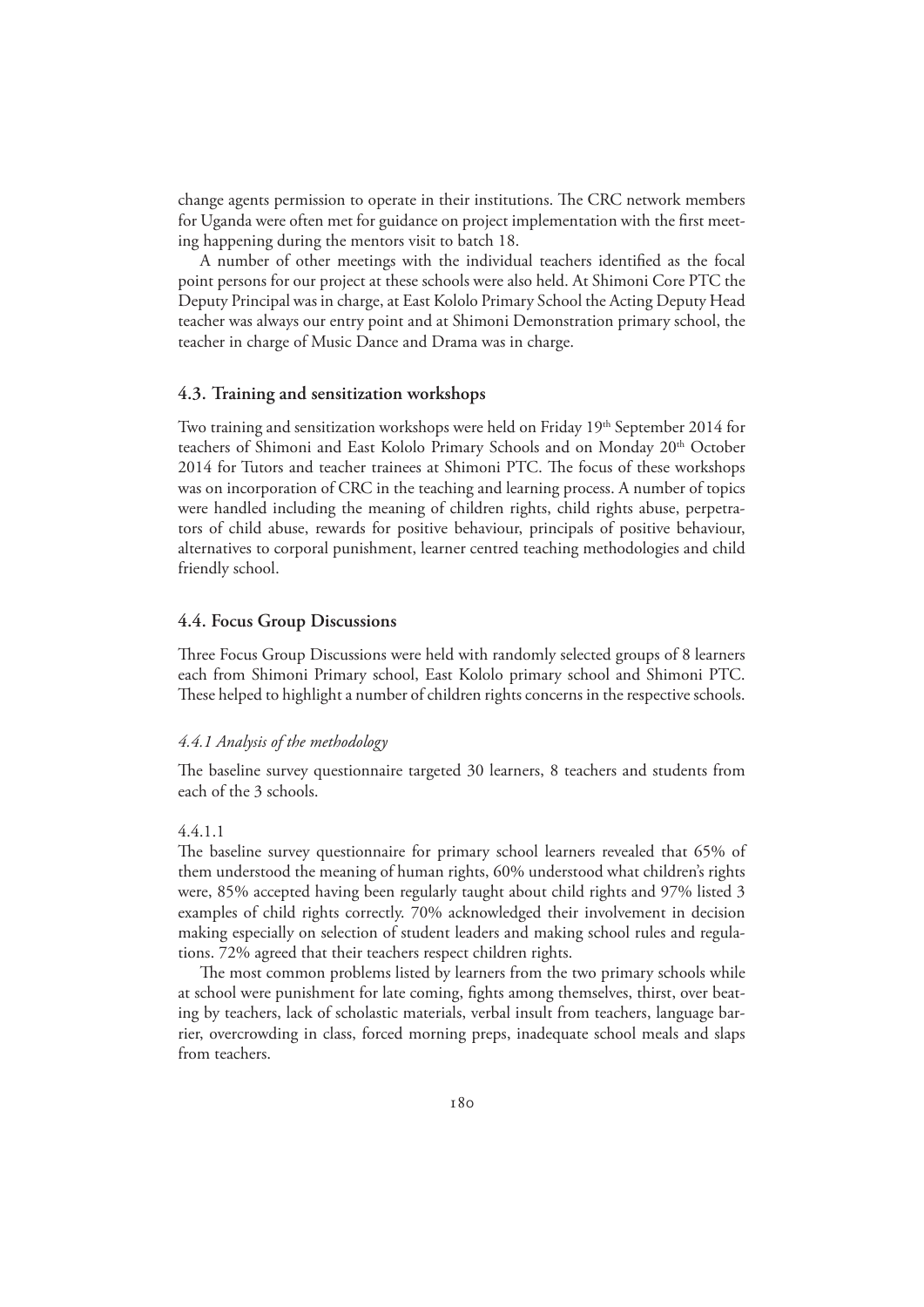

Training student teachers and tutors at Shimoni PTC



Training workshop for the teachers of Shimoni and East Kololo

Rewards for positive behaviour<br>
I. Praise in class, at assembly<br>
Personality:<br>
Cale a might off homework rise in class, at assembly<br>smallily<br>e a might off homework<br>ivalent. a positive discipline app In a positive discipline opprox Give a  $\overline{a}$  $40<sup>°</sup>$ sibi Relevant equi Give a position Proportional to  $#e$ cussed on correcting  $x$ <sub>5</sub>n  $40<sub>7</sub>$ the pupil 4. A note home, Finne to relating 5. Golden Time = Time to relating 5. Golden Time = Time to relation of the study room, dreambly equally that the week/months A note Time not humiliating the public F. Golden<br>Aimed at rehabilitating 5. Golden humiliating  $he$ stakes) factor k at control  $1 - 1$ den  $W$ 

Some of the Training Materials.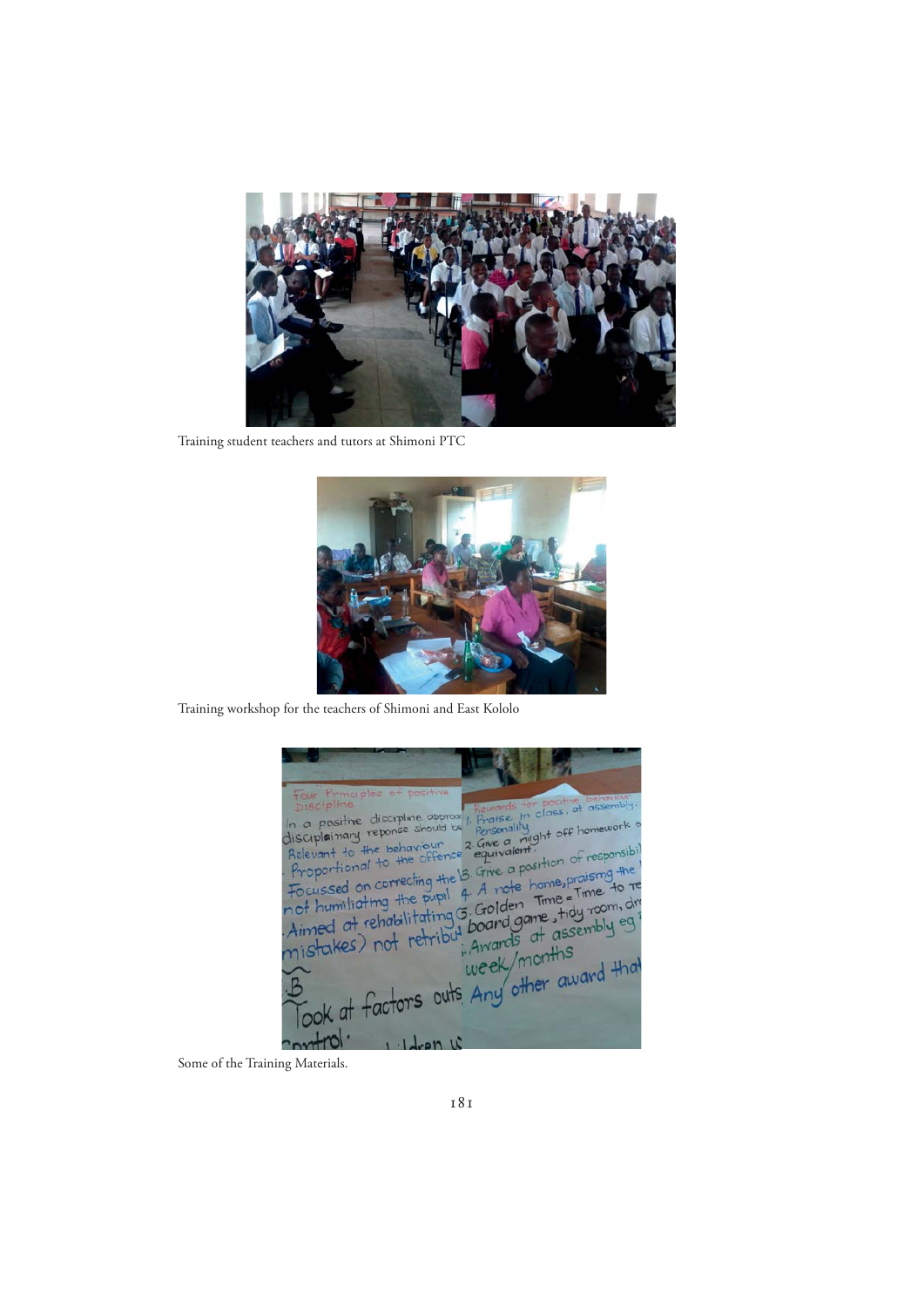The most common problems listed on the way back home were risk of crossing the road, accidents, conmen, potential defilers, traffic jam, walking long distances, hunger and vulgar language used by some community members especially motorcycle(boda boda) riders

The most outstanding disciplinary measures they experienced included canning, slashing, fetching water, picking rubbish, being sent back home, mopping the class, bringing a parent to school and sweeping the class. Ear and nose pulling by teachers was also cited as well as suspension from school.

As to what the learners thought would make school more interesting, majority (about 70%) cited co-curricular activities, guidance and counselling, allowing free interaction, a clean compound, a painted school, enough time for play, medical care and getting enough food. Space for story telling also came out prominently, need for more textbooks, computers and brain games also featured.

Responses from the student teachers at the PTC were not very different. The knowledge levels about human and children rights were high. However their key problems at college were lack of balanced diet, long periods of night preps, some tutors dodged lessons, heavy academic workload, water shortage and small pockets of sexual abuse from both fellow learners and some tutors. They also mentioned restriction in phone usage and under marking from some tutors. Frequent suspension of students was also common and facing the disciplinary committee.

To the teacher trainees, school would be more interesting if they get entertainment on weekends, enough resting time, the morning preps are not compulsory and if they are involved in making college rules and regulations.

The responses of teachers from the two primary schools all indicated high knowledge levels of children rights, a 60% claim that they often teach about children rights, average involvement of learners in decision making and leadership as well as a high degree of respect of children rights. They reported the key activities promoting children rights as provision of lunch, prefect's elections, games and sports and MDD on child rights. Group discussions were also mentioned.

Teachers claimed they cater for learners with special needs through special sitting arrangement, patience with them and involvement in MDD. On handling indiscipline cases, they mentioned guidance and counselling, invitation of parents and asking for apology letters.

Regarding how they would particularly promote participation, they mentioned debates, learning the students' names and accepting all opinions and giving rewards. On protection they noted group formation, fencing the school, labelling unsafe areas on the school compound and encouraging group movements. As for provision, they noted talking to parents, sharing the few available scholastic materials, provision of meals and giving first aid.

The PTC tutors also had average knowledge about children rights although 3/8 failed to define a child according to Ugandan standards. They claimed to teach child rights and observed absence of a child rights club at the college. 4/8 reported the participation of student teachers in formulation of rules and regulations and that, activities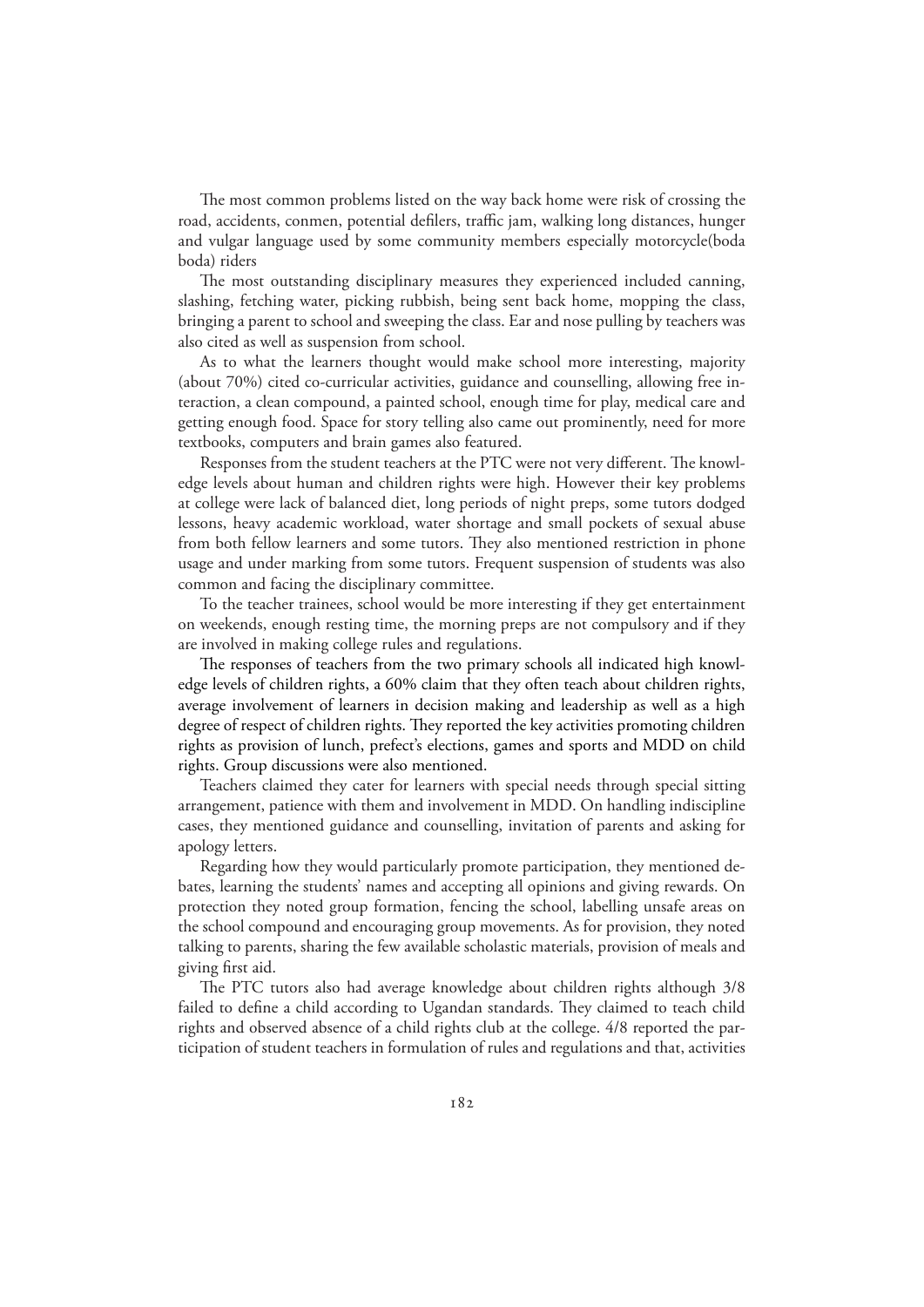like MDD, health club and scouting allow students participation. The tutors were fully supporting these. Indiscipline according to tutors was mainly handled by suspensions, guidance and counselling and communal work. Teaching of life skills, use of participatory teaching methodologies like role plays and involvement in study planning were some of the ways they promoted children rights in their classes.

Most tutors did not understand the term positive disciplinary strategies while a few said this is done through punishment like suspension, slashing and mopping.

On how they would promote participation, the tutors emphasized use of participatory teaching methods while on protection, they again listed imparting life skills and good friendship formation. Provision according to the tutors was more of a parent's role, although they also provided available instructional materials e.g flip charts and Manila paper.

#### 4.4.1.2

The meetings with Ministry of Education and Sports officials, district education officers, the head teachers of the selected schools and the CRC change agents from the previous batches also revealed that observation of children rights in Uganda educational institutions was still lacking. Key observations in the meeting were continued corporal punishments, Teacher absenteeism, stigmatization of learners with special needs and HIV/AIDS, child labour, bulling and denial of rest through heavy homework. These authorities justified our project.

#### 4.4.1.3

The workshops held with 21 teachers at Shimoni Demonstration Primary School and 8 tutors at Shimoni PTC enabled the batch 20 team to physically interact with the teachers and tutors. The training helped us to reveal the complaints of learners to the teachers and made them realise the need for change. The teachers noted a number of challenges that affected their efforts to implement child rights. Key among these was the fear or additional workload, being used to corporal punishment as the traditional method of disciplinary action, academic oriented curriculum, resource constraints do not permit certain activities e.g music, dance and drama as well as well as the tendency of learners to give respect to only very tough teachers.

The tutors and teachers were empowered with more knowledge of the CRC, the child rights situation in Uganda, highlighting key child and human rights, legal frameworks, forms of child rights abuse, main abusers, reasons for abuse, types of children most vulnerable to abuse and solutions to the trend of events. Participatory teaching methodologies were also shared. The training also touched on the principles of positive discipline, rules of learning, rewards for positive behaviour and sanctions for poor behaviour.

 At the end of the training, the teachers and tutors generated action plans that manifested the strategies they are going to employ to ensure respect of child rights and promotion of the CRC. These included; Creation of a school talking environment, composing of songs, poems, plays and dances that depicted child rights, teaching about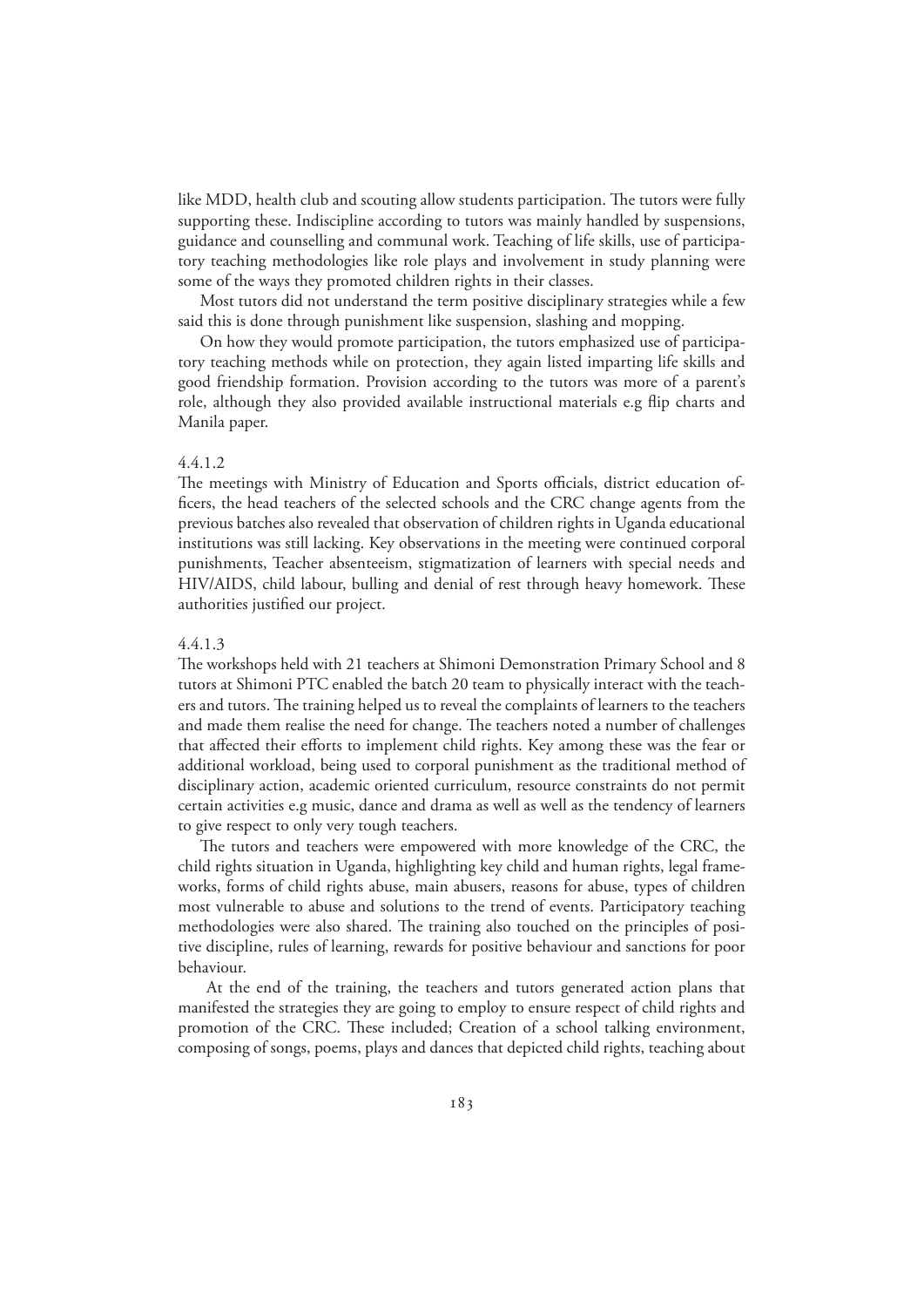the CRC across all subjects in the curriculum, teaching life skills, use of positive disciplinary strategies, setting classroom rules with the learners, learner directed assembly and promoting peace talks among learners. They further pledged to create more lovely school and classroom environments, call the children by their names, use drawings and general art depicting child rights and to make use of newspaper articles on child rights for display in class. Change of attitude on issues of child rights was almost visible among teachers after the training.

#### 4.4.1.4

The focus group discussions further highlighted existence of child abuse and provided additional support to the findings from the baseline survey, meetings and training workshops.

## 5. Results

#### **5.1**

Following the baseline survey, meetings, sensitisation workshops and Focus Group Discussions from which a lot of information on the children rights situation in the selected schools was gathered, batch 20 embarked on the implementation of strategies that would promote the integration of children rights education and practice with more focus on the right to participation.

 At Shimoni CPTC the tutors were encouraged to allow the election of student councils and prefects to take a democratic process without influence of tutors and administrators. The modules regarding alternatives to corporal punishments and positive rewards were to be emphasised and the teacher trainees were to be encouraged to start making local instructional materials that they would use when they got into service. The tutors were also to ensure that teacher trainees get enough information about the content of the CRC. All this was done.

At the two primary schools, the change agents encouraged teachers to implement the work plans agreed upon after the training. These included integration of children rights issues into music, dance and drama. They embarked on this program immediately and teachers were called upon to assist the learners in composing songs with key child rights related messages. Such songs were in both English and local languages. The composed songs carried messages reflecting abuse of children rights, the main perpetrators of abuse, what society must do about the situation and the role of government in protecting child rights. In their songs, they pointed fingers at their parents as key abusers of their rights, the teachers as the second major culprits and other care givers such as house girls and house boys as well as other would be trusted members of the community including guardians.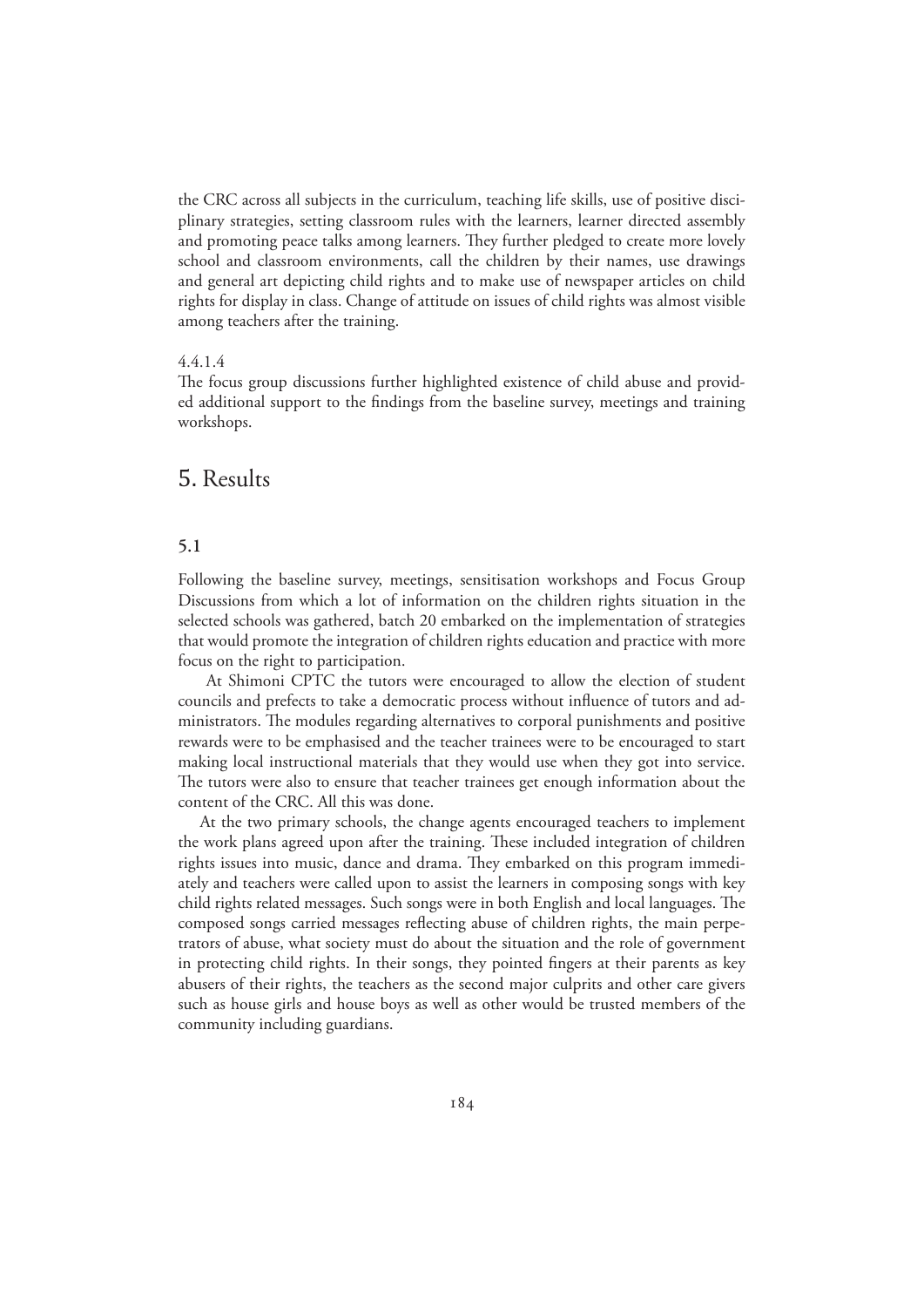The teachers embarked of the process of making school more friendly through creating more time to listen to their learners, developing interesting compound messages related to child rights, allowing decision making and allowing children more time to play in order for them to freely associate with their peers involving them in making learning aids and reducing the incidence of corporal punishments. The teachers also embarked on the teaching of life skills such as self-esteem, self-awareness, assertiveness, negotiation, good communication, conflict resolution, managing peer pressure and decision making. At Shimoni Demonstration school the learners were allowed to manage school assembly by themselves. In fact on the occasions when change agents visited on assembly day and time, they found the learners in charge and teachers were only around to control order.

The teachers also started involving the learners in forming the class room rules and regulations yet they had previously done this by themselves. The children were happy for this and were very careful not to break the rules designed by themselves. Another good practice that came on board was initiation of peace talks through which the children would easily reconcile with themselves their teachers and parents. At the three educational institutions, the issue of improving the classroom environment also became a serious activity. The teachers embarked on writing classroom messages and designing wall materials that were appeasing. The children also designed their own material according to their classes which were to be exhibited in their classes and the notice boards. Teaching about the CRC in all subjects also became a routine practice. This was because there was no specific time on the general school time table for this particular purpose.

Meetings of the Student Council at the teacher training college also became more frequent. The meetings were mainly focused on enabling the trainees to solve any disciplinary cases among them without being influenced by the Tutors and administration. As the Council members interacted with the change agents, they always expressed satisfaction that they were handling their own affairs.

Continuous support supervision and monitoring was done at the schools to ensure implementation of these activities. The change agents visited the schools and the college in turns for continuous follow up. Indeed these were done between October 2014 and June 2015 and are still ongoing.

The implementation of these activities significantly reduced cases of child abuse in the selected schools. Learners also confessed that teachers were now handling them with a softer heart and that cases of teacher violence against them had decreased. Corporal punishments had now been put aside and the teachers now engaged them more in guidance and counselling. The number of compound messages depicting child rights also increased especially at the two primary schools.

Application of key life skills by the children was also evident. For example they confidently participated in debate, talk shows and drama. The children were communicating in good English and their messages from the above events would clearly be understood. They had also reduced incidences of conflict as evidenced by less fighting among themselves. They now had more access to and freedom to talk to their teachers especially on the school compound. At Shimoni Demonstration school the parents mo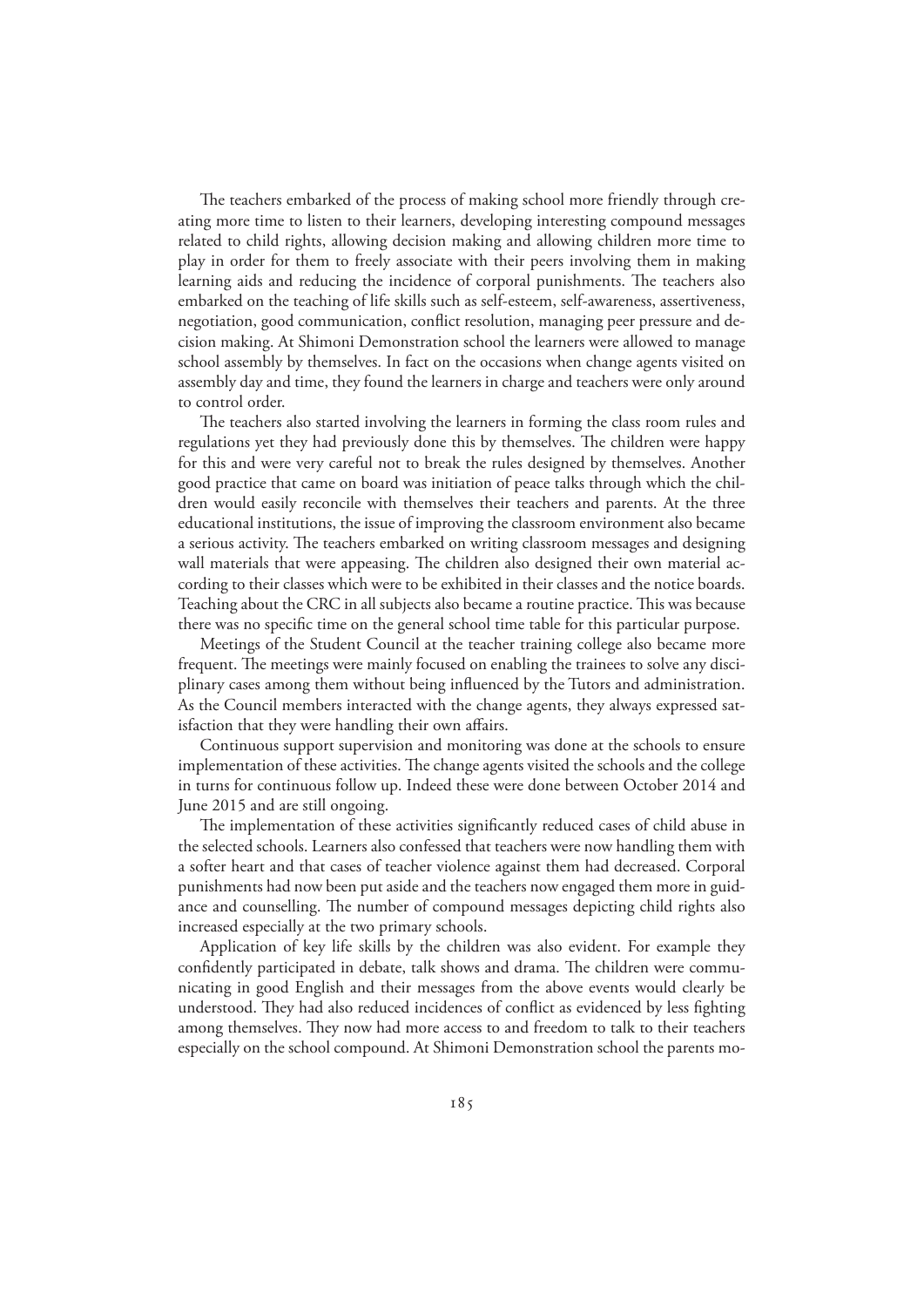bilised resources to ensure that the children received lunch at school. This had improved the daily attendance of the learners to school and also increased their levels of concentration during the afternoon classes. The schools where the project was implemented have actually become more chid friendly.

We members of batch 20 as the project implementers also acquired a lot of experience in child rights issues as we interacted with education managers, teachers and tutors, the children themselves, teacher trainees, fellow change agents in the Ugandan network and off course our Mentors. We now have better teaching skills and are no longer the same.

Batch 20's visit to Kerala India in November 2014 gave chance to the Ugandan team to improve our project activities back home. The Indian Network had a lot of achievements in implementing the CRC including influencing Government to design better policies that enhanced child rights and mobilising other schools that did not even have change agents to take up the child rights practices. This Network also implemented a number of projects that were appreciated by Government, the schools and the communities. While in Kerala, colleagues from other countries and the Mentors gave very constructive recommendations that helped us to polish up our project after our presentation of the progress report.

#### **5.2 The Mentors visit 4th to 12th July 2015**

The program of the mentors visit was in such a way that she visited all the project sites to get a feel of the ongoing activities. At Shimoni Core PTC, she saw an exhibition of child friendly instructional materials that the teacher trainees had individually prepared. These were to be used later in service to promote friendly class room environment and child participation in the teaching learning process. A gallery walk facilitated this exercise.

The college students also staged a play a song and a dance, all of which manifested their understanding of children rights and what could be done to enhance them and mitigate abuse. The mentor and change agents also held a meeting with the student's council. This meeting was characterised with questions and answers on the issue of participation. The council members explained how they freely choose their leaders and how they handle indiscipline cases among the students. A discussion was also held with tutors and administration in which they explained how they were benefitting from the project. They also highlighted their individual efforts to promote child rights in the college. At the college, the trainees also showed the mentor a garden on which they were allowed to practice their practical skills in agriculture. The college also had a suggestion box which was used to collect student's views.

The next day the Mentor visited East Kololo Primary School and here the learners exhibited their knowledge and practice of child rights through music dance and drama. The teachers also narrated their efforts to observe child rights. A discussion was held with them on how to sustain the ongoing child rights activities in the school. They called upon the change agents to continue providing support supervision.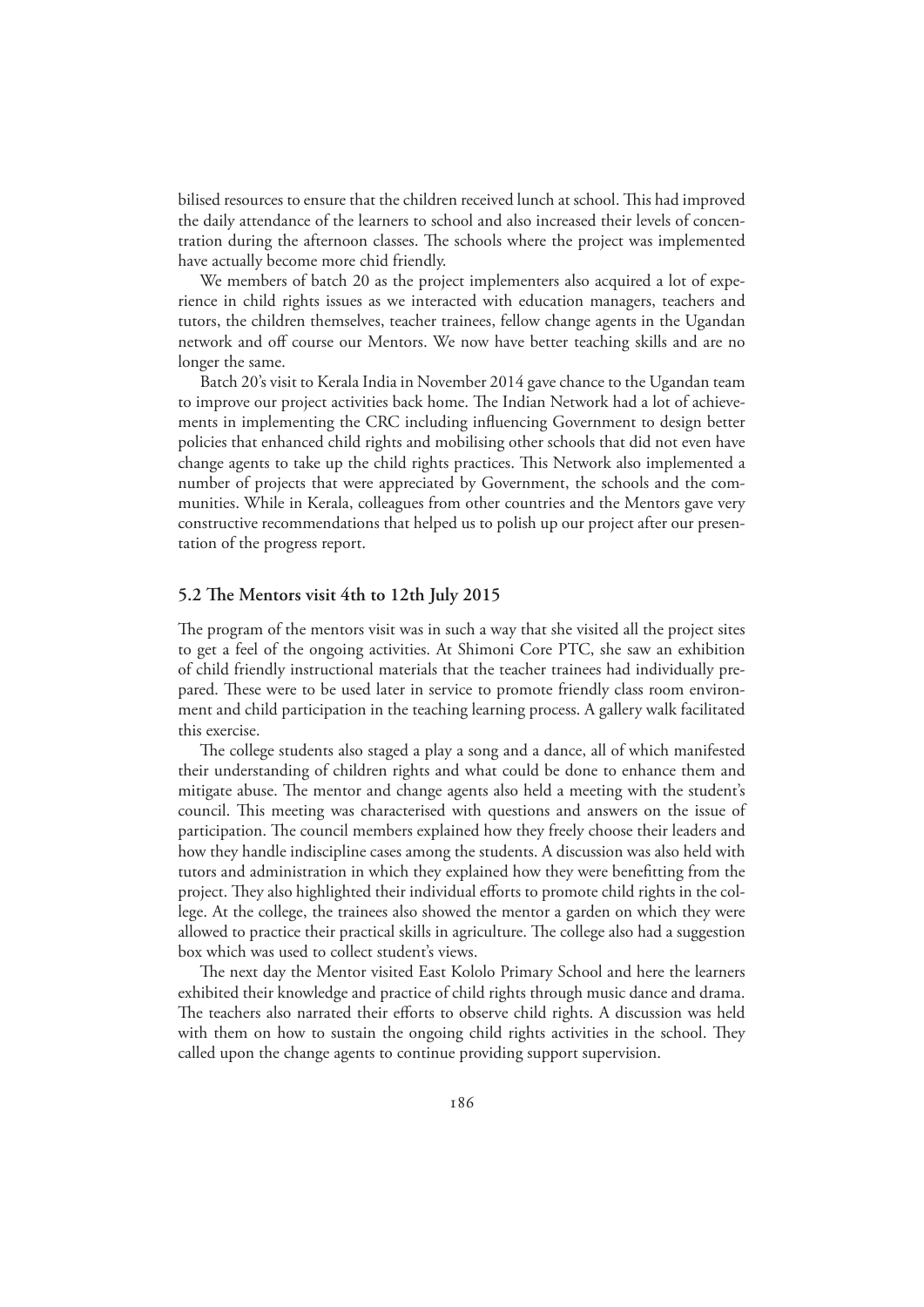

Highlights of the Mentors Visit in Pictures

The Mentor also visited Kira Primary School. Here two teacher trainees from Shimoni CPTC held a physical education lesson in which they demonstrated child participation through allowing the children to design their own play materials and choosing which games to play after making the materials.

The Mentor proceeded to Shimoni Demonstration School where the students recited a poem on child rights staged a debate and presented songs highlighting child abuse and possible solutions to it. At this visit it was also established that the children here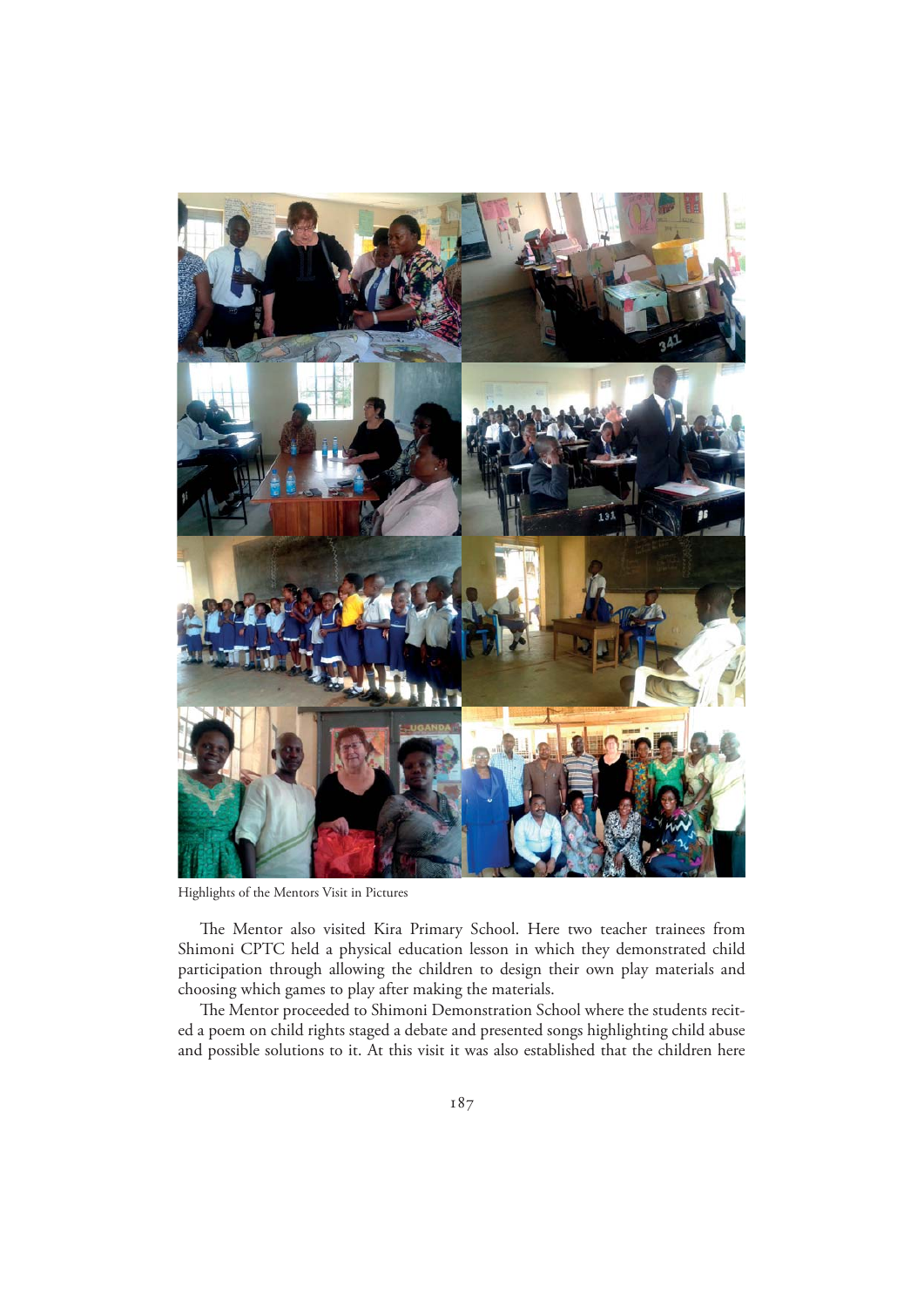were fully in charge of managing school assembly. At the end of the child activities, the mentor and change agents held a discussion with teachers in which pointed out how they individually observed children rights. The teachers also mentioned the challenges they met in their efforts to uphold child rights. The visiting team gave them guidance.

During the mentors visit, arrangement was made to meet and discuss with the officer in charge of International Training Programs at the Swedish Embassy. The focus of this meeting was to disseminate our project and to seek avenues for further collaboration with the embassy.

The climax of the Mentors visit was a Network meeting where all Ugandan change agents shared on the progress of various batches, challenges so far, sustainability plans, joint projects, collaboration with other networks and way forward after the end of the ITP on child rights, classroom and school management.

## 6. Discussion and Reflection

The activities that were undertaken by the three selected institutions between June 2014 and July 2015 reflected a serious change of attitude to issues of children rights. The tutors at the college admitted that they had not previously allowed satisfactory participation of teacher trainees into making decisions that affected them. They pledged to involve them more. They also expressed commitment to integrating the practice of participation in all curricular and co-curricular activities.

The teacher trainees expressed eagerness to learning more about CRC. The various learning materials they exhibited indicate their readiness to promote child participation when they get into practice.

After implementation of our project, it was evident that new approaches to observance of children rights were being considered by the entire college population following change of attitude and beliefs.

The situation in the two primary schools was not much different. Teachers realised the need to do things differently. They committed to doing away with any form of child rights abuse such as corporal punishment and verbal insults. They indicated readiness to integrate child rights in all teaching and learning activities at school. They also promised to continue us employing positive disciplinary strategies at school. The children also showed that they had learnt a lot about children rights and would continue playing their part. However continuous support supervision by the change agents would be required to sustain these achievements.

These developments were made possible through the decision of batch 20 to implement their project on integration children rights and practice in these particular educational institutions, the support by the administration of these schools, the willingness of the teachers to accept change of attitude and beliefs as well as the eagerness of the learners to embrace new ideas.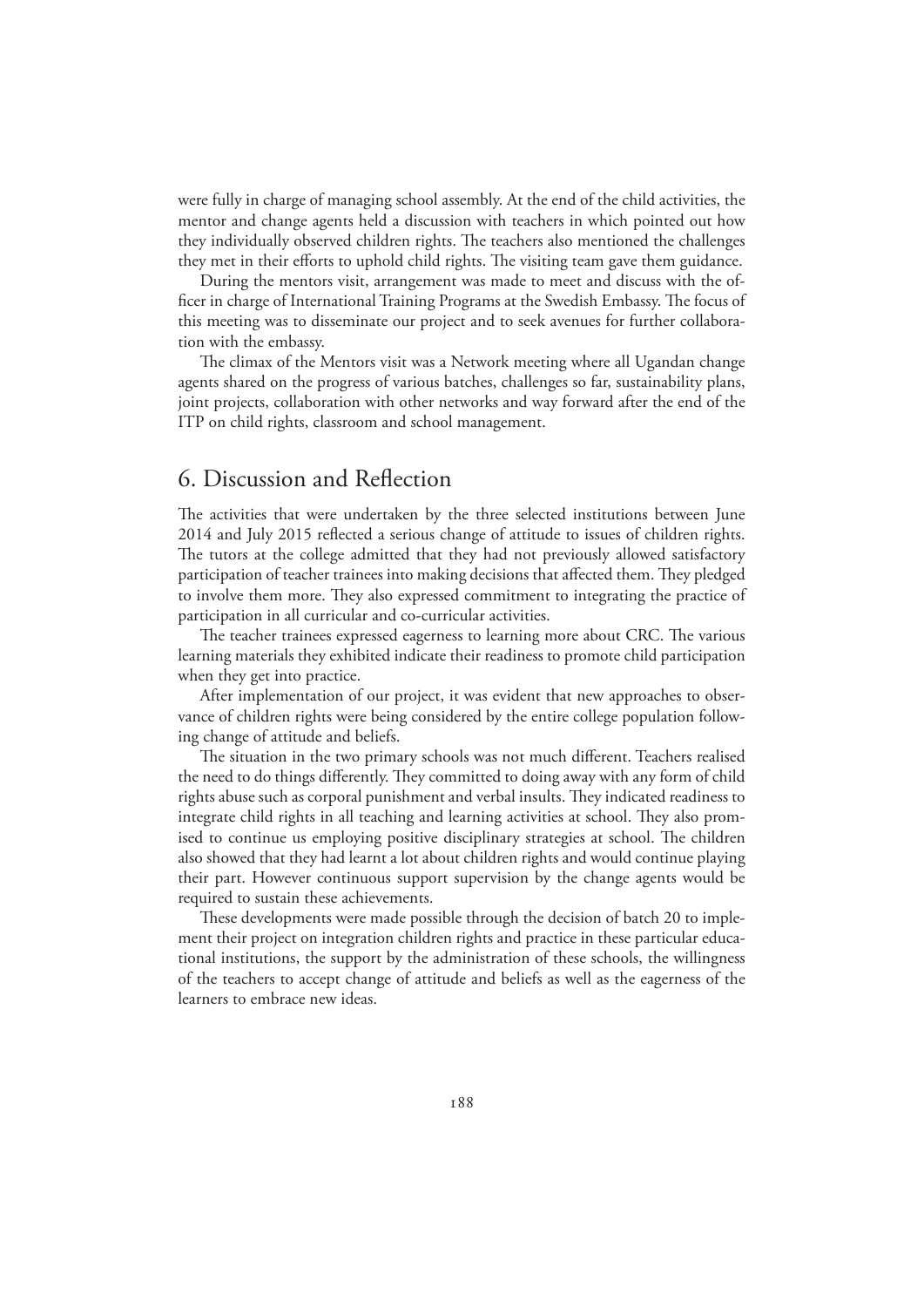#### **6.1 Challenges to project implementation.**

- Busy personal and work schedules of the change agents.
- t Financial constraints affected our movements to the selected educational institutions, and other issues like communication, stationary and refreshments especially during teacher training and meetings.
- The distances between our places of work.
- It was not very easy to involve the teachers without any motivation material or otherwise. They were committed to so many other activities curricula and co-curricular.
- There are still a few teachers and community members still resistant to the concept of children rights.

## 7. Way Forward

Following the baseline survey, meetings with key stakeholders, visits by change agents training workshops, the Mentors visit and focus group discussions, batch 20 expects the selected schools to continue implementing activities that show increased knowledge and practice of children rights.

Teachers and tutors are expected to reduce corporal punishments and instead embark on alternative positive disciplinary measures like guidance and counselling.

Teachers have also begun to integrate and mainstream child rights education in the teaching process including making it part of the content in their schemes of work and lesson plans. Integration is also visible in co-curricular activities e,g music, dance and drama, debates, talk shows and sports.

More parental involvement in school activities, more student leader meetings with teachers and school administrators, more learner behavioural change and knowledge of their responsibilities and participation of learners in formulation of school rules and regulations as well as creation of children's rights clubs is expected.

Batch members will continue to provide support supervision and monitoring to the selected schools to ensure these outcomes.

Further engagement of the mentor will be done to improve the project.

The change agents in the entire Ugandan network will also be involved at various levels of project implementation for further guidance.

Continuous communication between the team members, mentor and the CRC Uganda Network through SMS, email and phone calls will be done for continued guidance.

The batch 20 change agents will also meet regularly to review progress.

The tutors will continue equipping teacher trainees with the methodologies that promote child participation.

Teachers need to continue sensitising children about their duties and responsibilities.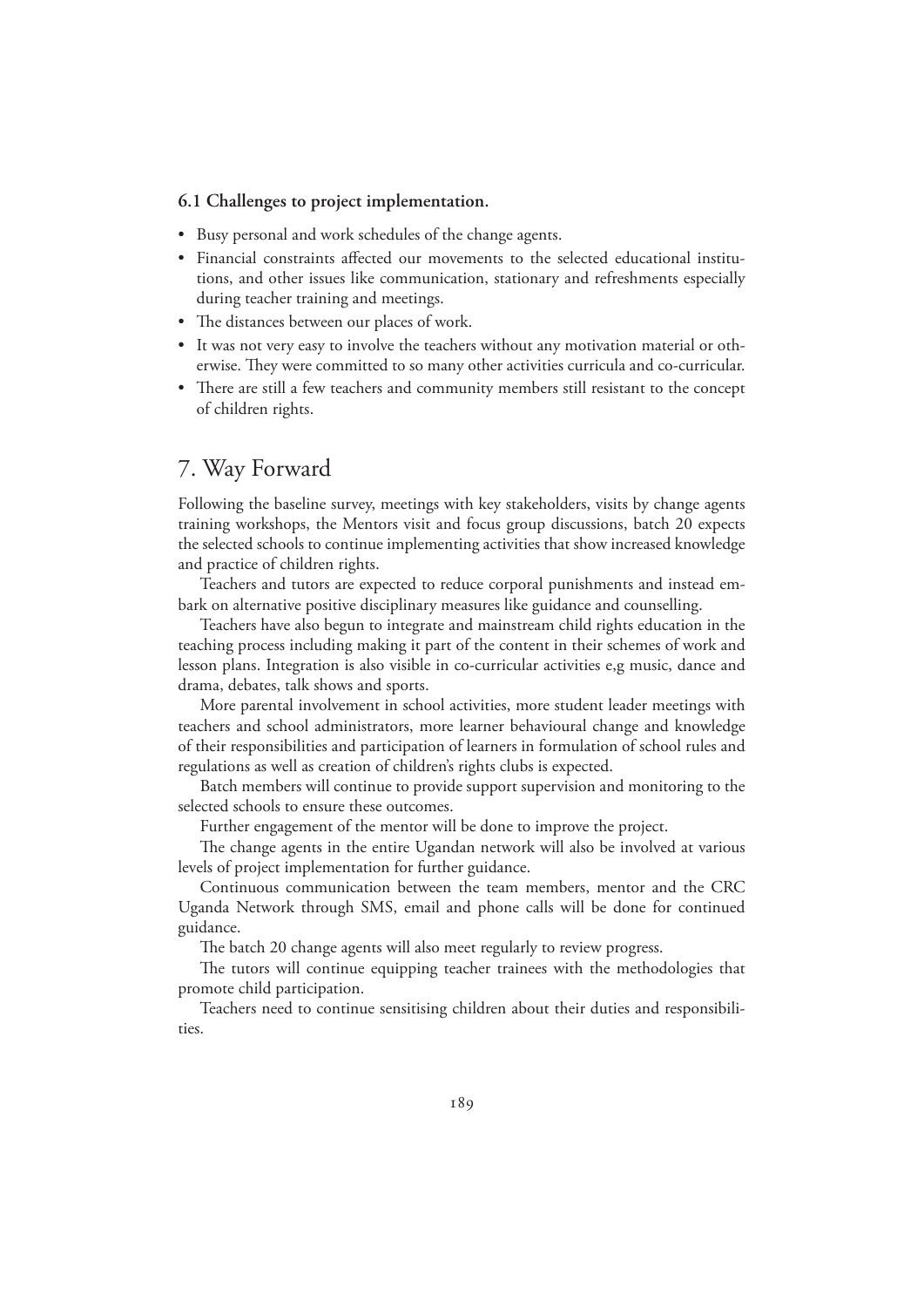Batch 20 change agents will make impromptu visits to the selected schools to check on progress.

More net working with other change agents both within Uganda and other participating countries will be done in order to share experiences.

Collaboration with other child related organisations and civil society will definitely yield more results into the participating schools and neighbouring communities.

We shall encourage the project schools and the college to lobby for funding of certain child rights based activities from parents, Development Partners like Save the Children International, UNICEF and others.

Continuous calls to policy makers such as Educational authorities, Local Government leaders, line ministries like Justice, Gender and Health ought to be done to improve the general picture of child rights in Uganda.

We are hopeful that our project will enhance the observation and sustainability of child rights practices in the selected institutions.

## 8. References

The Government White Paper on Education 1992

The constitution of the republic of Uganda 1995

Basic Requirement and Minimum Standards for Uganda Educational Institutions

Enforcing Child Rights Globally, Experiences and Reflection from the ITP on Child Right Class Room and School Management. Ulf Leo, Agneta W Flinck, Bodil Rasmusson, Lena Andersson, Per Wickenberg. (Lund University)

Change Projects from the ITP, Child Rights Class Room and School Management. Batch 16 2012 a. Convention on the Rights of the child 1990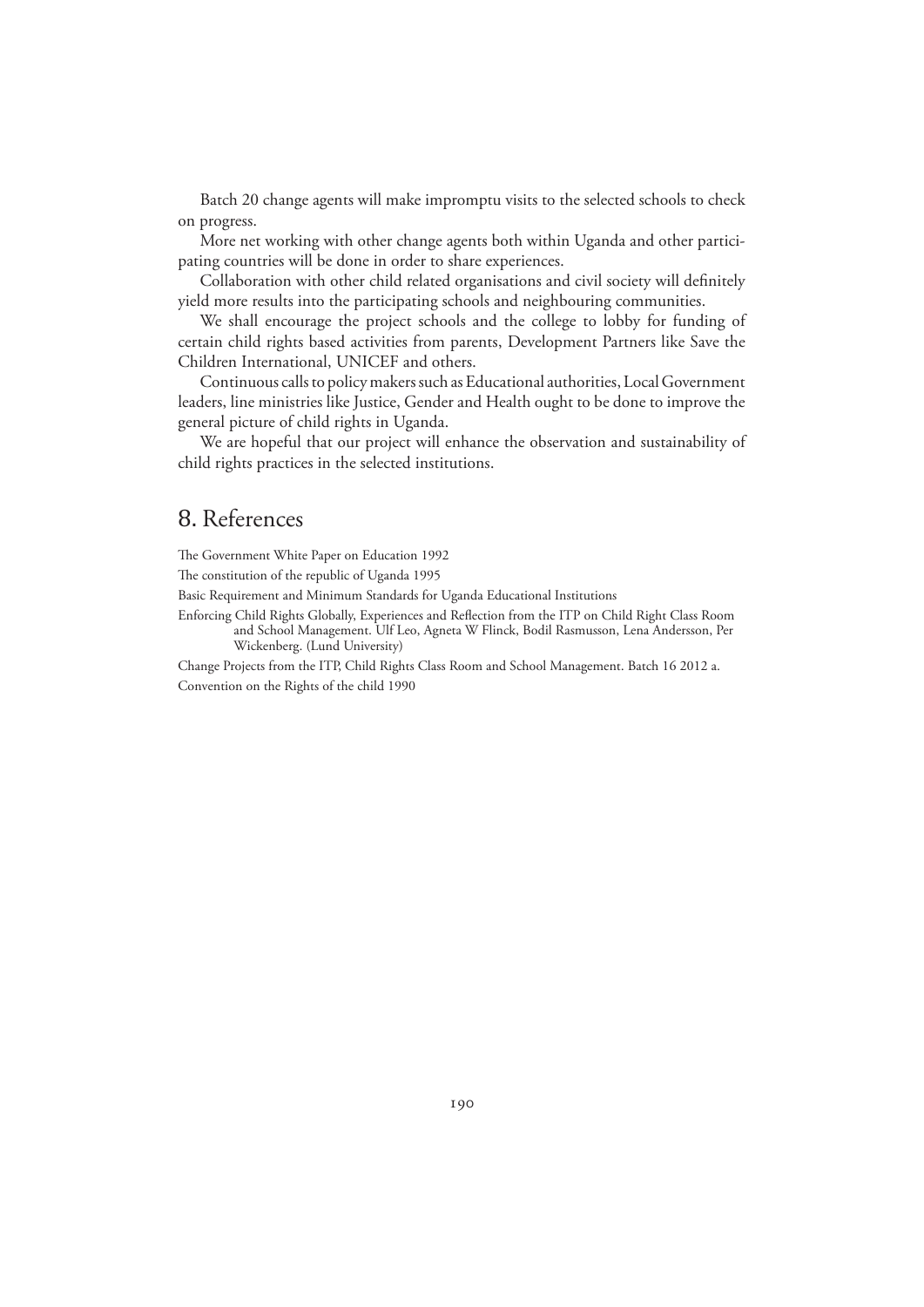





## ATTACHMENT: 1

#### **Questionnaire for Teachers.**

Dear Respondent:

You have been selected to participate in a survey on matters concerning children rights in selected primary schools in Kampala district. The survey team intends to use the findings to implement a change project .your responses to the questions will be treated with utmost confidentiality .please kindly fill the answers in the spaces provided.

NAME OF THE SCHOOL: ............................................................................

- 1. What do you understand by the term "Human Rights.
- 2. Who is a child?
- 3. List five characteristics of children.
- 4. What are children rights?
- 5. Do you teach children about children rights?
- 6. How often do you teach children about child rights
- 7. List down 3 children rights that you know.
- 8. Do you have a child rights club in this school?
- 9. Are children in this school involved in the making of school rules and regulations? If yes how?
- 10. How do students in this school participate in leadership?
- 11. How are children leaders chosen in this school?
- 12. Do you think that teachers in this school respect children rights?
	- a) If they do what shows.
	- b) If they don't what shows?
- 13. Through which activities does this school promote children rights?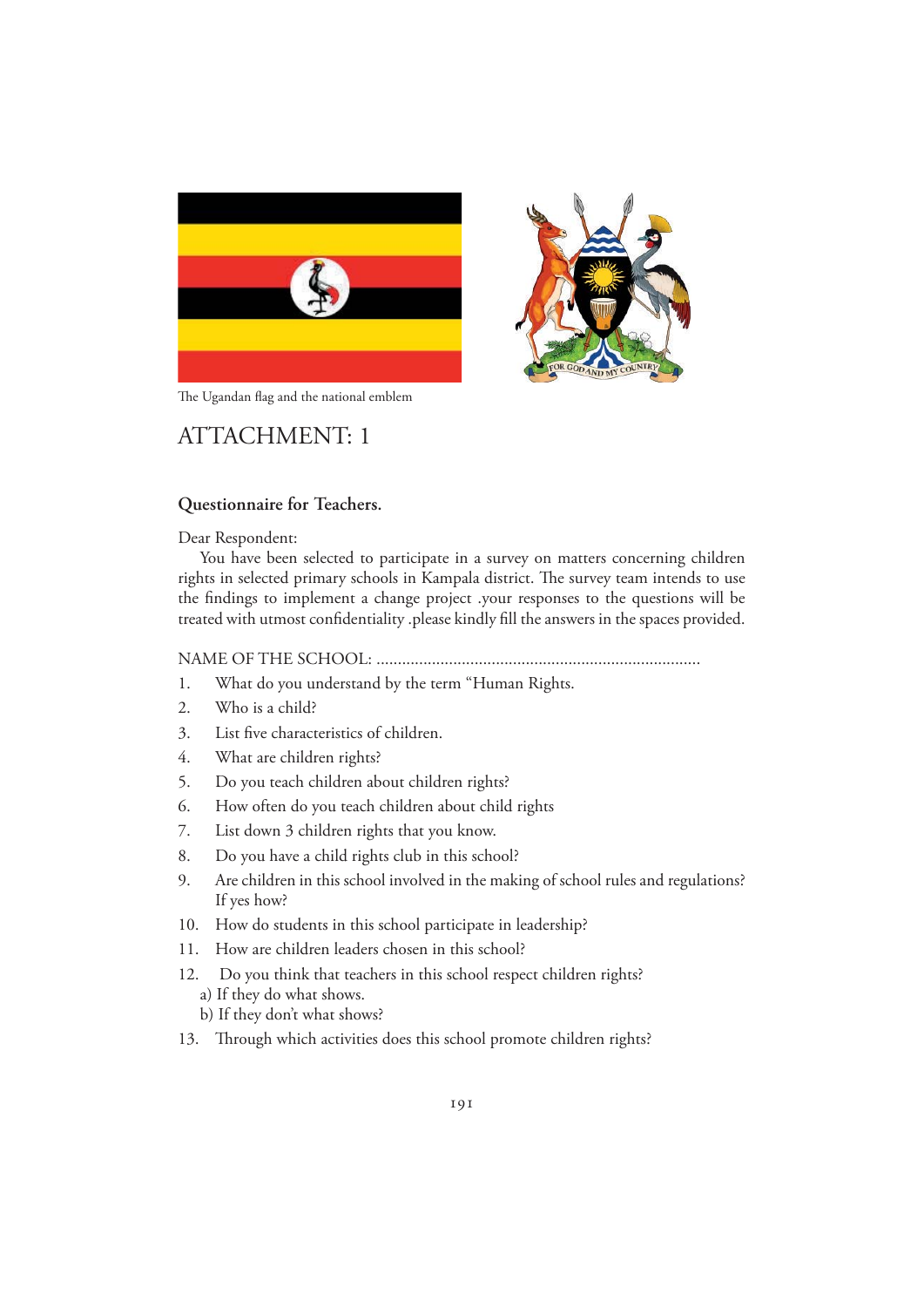- 14. As a teacher, how can you promote a child friendly school?
- 15. How do you handle children with special needs in your class?
- 16. How can you promote children rights in your class
- 17. How do you handle cases of in descipline among learners?
- 18. What positive disciplinary strategies do you administer to your pupils? List 5
- 19. Does the school administration organize meetings with student leaders?
- 20. Does the school provide meals for learners?
- 21. Show how you can particularly promote the following among learners in your class.
	- a) Participation. ..............................................................
	- b) Protection. ................................................................
	- c) Provision. ...................................................................

THANKS FOR YOUR TIME, CO-OPERATION AND CONTRIBUTION Phyllis, Marion and Henry (CRC –Team-Uganda 2014)